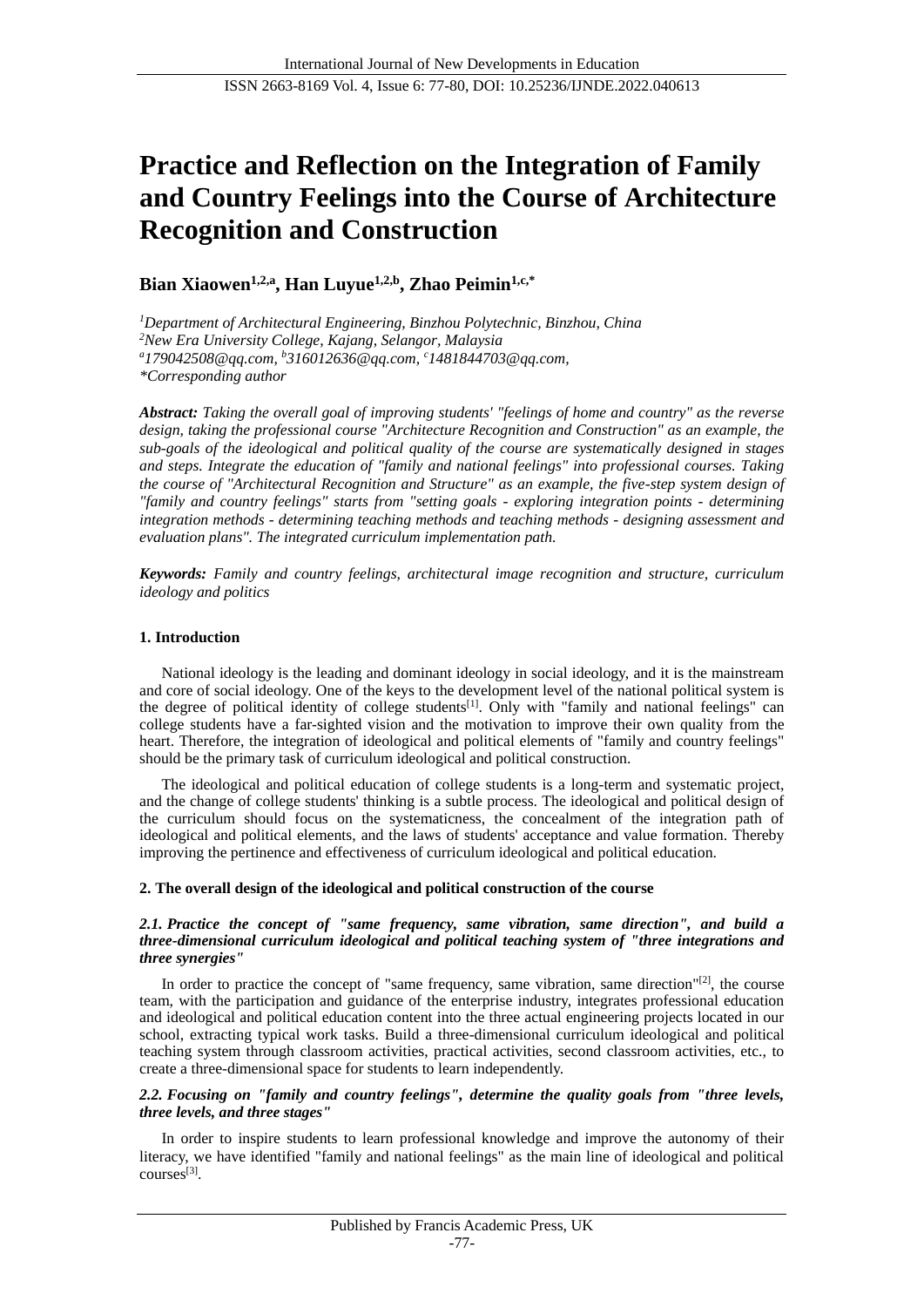# ISSN 2663-8169 Vol. 4, Issue 6: 77-80, DOI: 10.25236/IJNDE.2022.040613

National ideology is the leading and dominant ideology in social ideology. "The degree of political identification of college students directly reflects the development level of the national political system." Especially for the freshmen faced by this course, the strong "family and national feelings" and a strong sense of social responsibility can enable them to have a far-sighted vision. Only with vision and a big picture can you germinate from the heart to actively improve your own quality, strengthen professional beliefs, and clarify lofty professional goals, so as to strive for the goals for life.

With the ultimate goal of "enabling students to have family and country feelings", the course reversely designs the quality goals of each task from "three levels, three levels, and three stages". It is mentioned in "University" that we should start from the knowledge of things, so the course team, according to the requirements of the talent training plan, uses professional knowledge as the medium, and follows the cognitive laws of students, from the individual, collective and national levels; from intuitive feeling, literacy sublimation, Occupation landing three levels to set related ideological and political elements. The "intuitive feeling" from the individual, collective to the national level mainly refers to cultivating students' awareness of rules, cooperation, patriotism, etc.; "literacy sublimation" mainly cultivates students' awareness of laws and standards, team spirit, dedication, etc.; "It mainly cultivates students' rigorous and meticulous craftsmanship, overall situation, service awareness, sense of responsibility, and dedication to work. In this way, students' "family and country feelings" are gradually cultivated, and finally the endogenous driving force for students to improve their own literacy independently is formed. Combined with the professional content and students' learning situation, the ideological and political elements of the three levels are gradually integrated in three stages. Task 1: Understand the basic information of drawings; Task 2: Understand the formation principle of drawings; Task 3: Judge the projection and spatial form of the shape; Task five read the general floor plan, task six read the building plan and task seven read the building elevation, which are mainly integrated into the team-level sense of cooperation, overall awareness, cooperation spirit, service spirit, and team spirit. The eighth task of reading the building section drawings and the ninth task of reading the building details are mainly integrated into the scientific spirit of truth-seeking and innovation at the national level, patriotism, and dedication to work.

### *2.3. Integrate "value shaping, knowledge transfer, and ability training", and implement the curriculum ideological and political construction of "five integrations, four links, three dimensions, two carriers, and one subject"*

The entire curriculum system integrates "value shaping, knowledge imparting, and ability training", with students as the main body; professional tasks as the main carrier, and ideological and political case carriers are integrated into ideological and political elements from the individual, collective and national levels; in order to achieve Objectives, design task implementation, problem analysis, literacy guidance and career landing four teaching links; finally integrate the design concept into curriculum standards, teaching resources, teaching calendar, unit design, training tasks, etc.

#### *2.4. Task-guided courses, interests guide and educate people, and carry out progressive and systematic ideological and political teaching of "points pass through lines, lines form surfaces"*

In the process of guiding students to complete tasks, teachers secretly ignite the spark of ideology and politics. In one stage, they systematically infiltrate and form the main line of educating people, so that students never agree to agree with them, and then support them; Consciously obey; subtly, students collectively become a learning community, which stimulates individual development of autonomy.

#### **3. Course ideological and political teaching practice**

#### *3.1. Content selection*

According to the work process of map recognition, the course designs nine tasks. According to the ideological and political goals of the course, combined with the students' learning situation, the course team adjusted the task sequence, put the principle content that is closely related to geometric knowledge and particularly easy to attack students' enthusiasm for learning, and made appropriate deletions. It will help to understand part of the content of the major, and appropriately increase the proportion of class hours for map recognition tasks.

In the first course, we focused on developing students' habit of consciously abiding by course discipline and improving their love for their posts through the requirements for classroom discipline, the understanding of the course assessment plan, and the ideological and political cases "Bird's Nest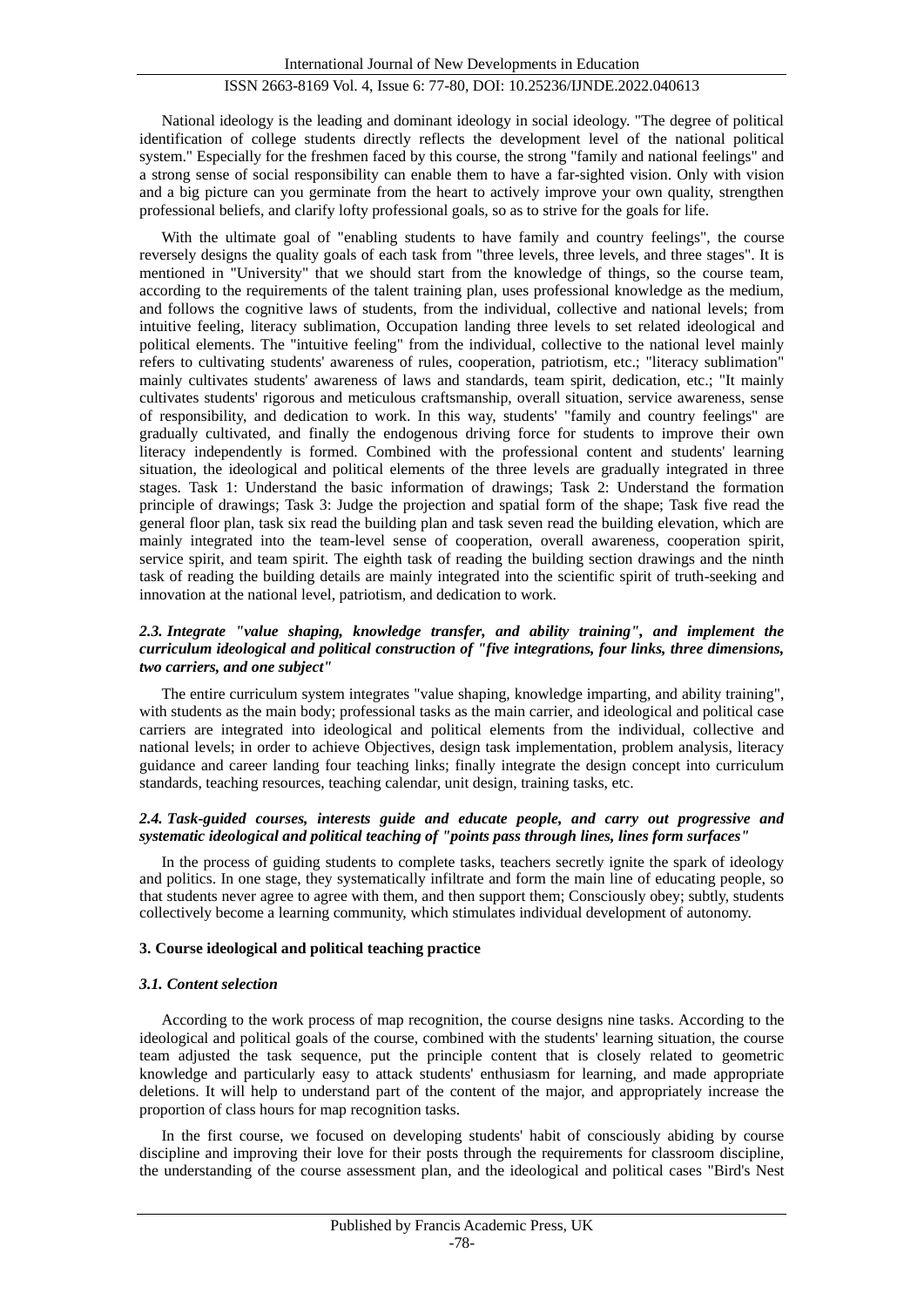# ISSN 2663-8169 Vol. 4, Issue 6: 77-80, DOI: 10.25236/IJNDE.2022.040613

Construction Process" and "Tunnel Construction Process", etc. . Task 1 is mainly narrated through the "Unified Standards for Architectural Drawings", the video "Irregular Construction Sites, Hidden Safety Hazards Need to be Rectified" and "The "Pioneer of the Strong Army" Candidates for the Country Leader Documentary! His name is the "Absolute Elevation" of the World Special Forces" and other ideological and political cases to form a sense of abiding by classroom discipline and course assessment plans, so that students have a sense of standards and norms.

The second task is mainly through the standard of homework completion and the video "Zhurong succeeds in boarding the fire, is it worth it to spend money on spaceflight? ", case "The stairs are installed upside down, what are the responsibilities of the constructor and the team leader? ", etc., to cultivate students' awareness of standardizing the completion of homework and possessing a rigorous and meticulous craftsmanship spirit.

Task 3: Make students aware of the mistakes of individualism through the problems of "multiple lines, few lines, and wrong lines" caused by superposition and cutting in the combination, and the elaboration of individualism in "On Correcting Wrong Thoughts in the Party", etc. Thought, have the standard consciousness and sense of responsibility of "do not make things difficult because of big things, and do not do things because of small things".

Task 4: Through the retrieval of professional terms in the student apartment building, the standard search of floor and wall practices in the building practice table, and other practices, the video case "Irregular garden design and construction regulations are hidden in the details", "Every detail of Chinese-style architecture is very particular, how to make it both beautiful and practical", "Building Safety Production Code Series - Work at Heights", etc., to cultivate students' standards, awareness of norms, rigor, and perseverance Quality and have the rigorous and meticulous craftsman spirit.

The fifth task is to complete the review of the general plan of the student apartment building project by grouping, and cultivate students' sense of teamwork and overall situation.

Task 6: Find errors in the floor plan of the student apartment building project through group competitions, cases such as "Zebra Car Mailbox Incident", "Various and Great Chinese Buildings", "Beijing Daxing International Airport Overall Rainwater System Construction Design", etc., to train students Have the overall situation awareness and teamwork spirit.

Task 7: is mainly completed by grouping to find the difference between the drawings of the No. 2 teaching building and the actual project, grouping to find the size data of the north elevation of the staff dormitory building, and grouping to find the difference between the elevation of No. 2 teaching building and the site and case videos How did China build the Qinghai-Tibet Railway? Why must it be repaired? It took 50 years to open the line to traffic! ", to cultivate students' team spirit, not afraid of hardships, and perseverance.

Task 8: Draw 1-1 section drawings of the staff dormitory building by contacting various drawings, and the case "What is an expansion joint?" Do you know these little secrets? ", video "What are the work contents of the construction unit budgetary? ", the online video "As a cost maker, you must overcome the character! Otherwise, I will really cry", etc., to improve students' awareness of the overall situation, the spirit of seeking truth from facts, and to improve their love for the post and sense of mission.

Task 9: mainly extends to "my country's Great Project" through the explanation of the parapet and other structures, the design of the stairs of the student apartment building project, the case "What are the steps of ancient Chinese architecture?", "Chinese ancient architecture - stepping" , the video "The Mystery of the Details of Windows" and the case "The Difference Between Evacuation Stairwells, Enclosed Stairwells and Smoke-proof Stairwells", etc., enhance students' national pride, enhance patriotic feelings, pursue the scientific spirit of research, truth-seeking, and innovation, and improve love Dedicated literacy.

#### *3.2. Teaching methods*

The learning methods used in this process are mainly cooperative learning method, action learning method, autonomous learning method and inquiry learning method, and the corresponding teaching methods are mainly task-driven, case analysis, coaching and progressive teaching methods. . The main purpose is to stimulate students' learning autonomy.

#### *3.3. Patterns and method paths*

In order to realize the "progressive, systematic and structured" curriculum ideological and political,